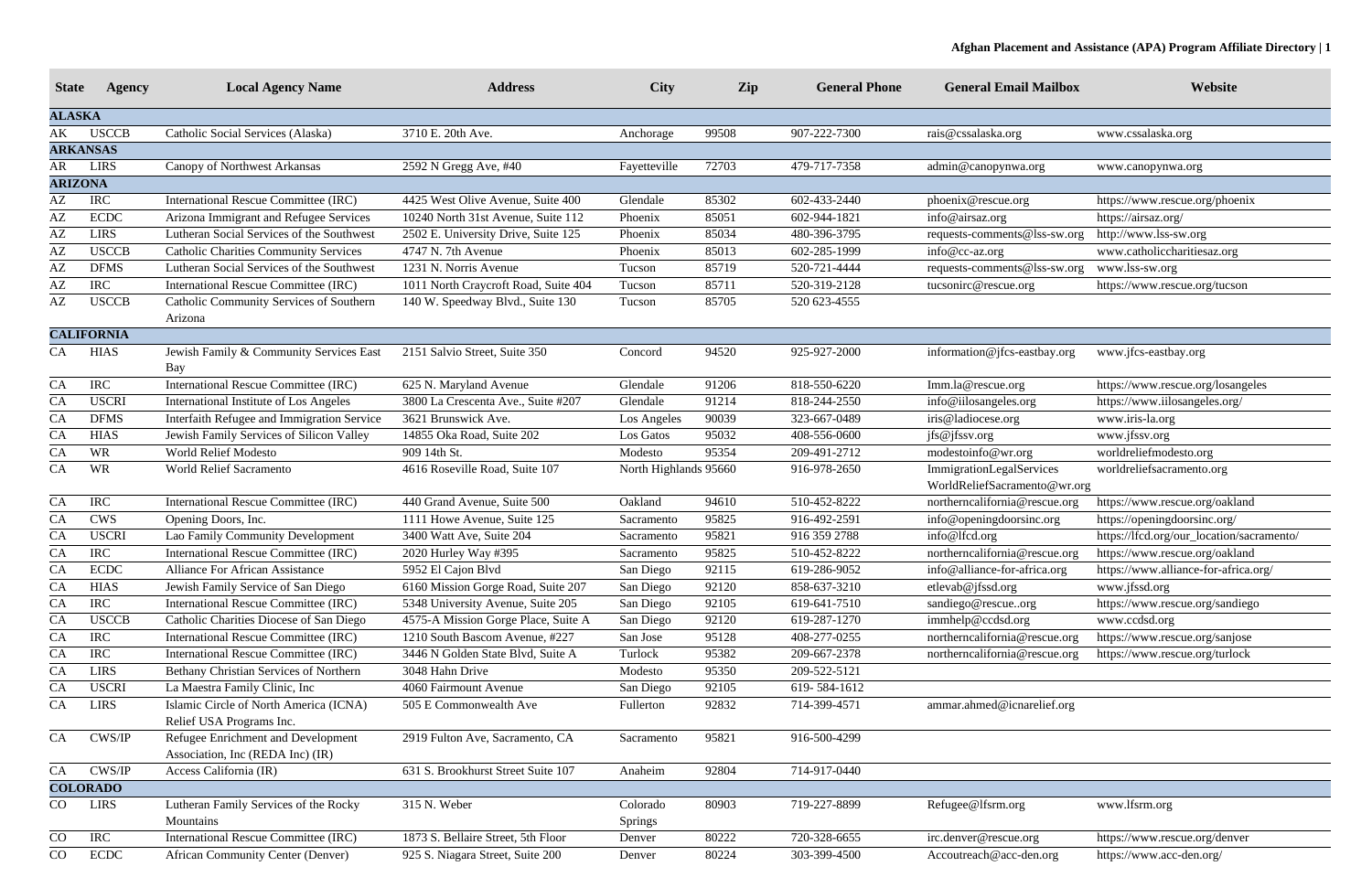| .org      | www.lfsrm.org                                    |
|-----------|--------------------------------------------------|
|           |                                                  |
|           |                                                  |
|           | https://cirict.org/                              |
|           |                                                  |
|           | www.irisct.org                                   |
|           |                                                  |
|           |                                                  |
| e.org     | www.jfsdelaware.org                              |
|           |                                                  |
| s.org     | www.gcjfcs.org                                   |
|           |                                                  |
| bal.org;  | https://cwssouthflorida.org/                     |
| lobal.org |                                                  |
| org       | Lssjax.org                                       |
|           | www.ccbjax.org                                   |
|           |                                                  |
| ail.org   | https://www.ycoop.org/en/                        |
| org       | https://www.rescue.org/tallahasee                |
|           | LSFnet.org                                       |
|           |                                                  |
|           |                                                  |
|           |                                                  |
|           | canpathways.org https://newamericanpathways.org/ |
| org       | https://www.rescue.org/atlanta                   |
| ent@      | www.catholiccharitiesatlanta.org                 |

| enter.org  |                                             |
|------------|---------------------------------------------|
|            |                                             |
| g          | http://www.catherinemcauleycenter.org/home. |
|            | aspx                                        |
| noines.org | https://refugees.org/uscri-des-moines/      |
|            | www.catholiccharitiesdm.org                 |
| dm.org     |                                             |
|            |                                             |

| CO                  | <b>LIRS</b>        | Lutheran Family Services of the Rocky<br>Mountains                     | 1600 Downing Street, Ste 600                   | Denver            | 80218 | 303-980-5400 | Refugee@lfsrm.org                                    | www.lfsrm.org                                                 |
|---------------------|--------------------|------------------------------------------------------------------------|------------------------------------------------|-------------------|-------|--------------|------------------------------------------------------|---------------------------------------------------------------|
|                     | <b>CONNECTICUT</b> |                                                                        |                                                |                   |       |              |                                                      |                                                               |
| $\operatorname{CT}$ | <b>USCRI</b>       | Connecticut Institute for Refugees and<br>Immigrants                   | 670 Clinton Avenue                             | <b>Bridgeport</b> | 6605  | 203-336-0141 | CIRI@cirict.org                                      | https://cirict.org/                                           |
| <b>CT</b>           | <b>CWS</b>         | <b>Integrated Refugee and Immigrant Services</b><br>(IRIS)             | 235 Nicoll Street, 2nd Fl                      | New Haven         | 06511 | 203-562-2095 | info@irisct.org                                      | www.irisct.org                                                |
| <b>CT</b>           | <b>HIAS</b>        | Jewish Family Services of Greenwich                                    | 1 Holly Hill Lane                              | Greenwich         | 06830 |              |                                                      |                                                               |
|                     | <b>DELEWARE</b>    |                                                                        |                                                |                   |       |              |                                                      |                                                               |
| DE                  | <b>HIAS</b>        | Jewish Family Services of Delaware                                     | 99 Passmore Road                               | Wilmington        | 19803 | 302-478-9411 | rise@jfsdelaware.org                                 | www.jfsdelaware.org                                           |
| <b>FLORIDA</b>      |                    |                                                                        |                                                |                   |       |              |                                                      |                                                               |
| FL                  | <b>HIAS</b>        | Gulf Coast Jewish Family & Community<br>Services                       | 14041 Icot Boulevard                           | Clearwater        | 33760 | 727-479-1858 | sacevedo@gcjfcs.org                                  | www.gcjfcs.org                                                |
| FL                  | <b>CWS</b>         | CWS/IRP-Miami                                                          | 1924 NW 84th Ave Building 10, Beacon<br>Centre | Doral             | 33126 | 305-774-6770 | orivera@cwsglobal.org;<br>cnaranjo@cwsglobal.org     | https://cwssouthflorida.org/                                  |
| FL                  | <b>LIRS</b>        | Lutheran Social Services of NE Florida                                 | 4615 Philips Hwy                               | Jacksonville      | 32207 | 904-730-8251 | contact@lssjax.org                                   | Lssjax.org                                                    |
| FL                  | <b>USCCB</b>       | Catholic Charities Bureau, Inc. Jacksonville<br><b>Regional Office</b> | 40 E. Adams St., Suite 320                     | Jacksonville      | 32202 | 904-354-4846 | info@ccbjax.org                                      | www.ccbjax.org                                                |
| ${\rm FL}$          | <b>USCRI</b>       | Youth Co-Op Inc., Miami                                                | 5040 NW 7 Street, Suite 300                    | Miami             | 33126 | 305-643-6730 | ycoop@ycoopmail.org                                  | https://www.ycoop.org/en/                                     |
| FL                  | <b>IRC</b>         | <b>International Rescue Committee (IRC)</b>                            | 1310 Cross Creek, Suite A                      | Tallahassee       | 32301 | 850-391-9610 | florida@rescue.org                                   | https://www.rescue.org/tallahasee                             |
| FL                  | <b>LIRS</b>        | Lutheran Services Florida                                              | 3625 West Waters Ave.                          | Tampa             | 33614 | 813-877-9303 | info@lsfnet.org                                      | LSFnet.org                                                    |
| FL                  | <b>HIAS</b>        | Jewish Community Services of South Florida                             | 12000 Biscayne Blvd Suite 303                  | Miami             | 33181 | 305-576-6550 |                                                      |                                                               |
| FL                  | CWS/IP             | Radiant Hands, Inc. (IR)                                               |                                                | Tampa             |       |              |                                                      |                                                               |
|                     | <b>GEORGIA</b>     |                                                                        |                                                |                   |       |              |                                                      |                                                               |
| GA                  | <b>CWS</b>         | New American Pathways                                                  | 2300 Henderson Mill Road, Suite 200            | Atlanta           | 30345 | 404-299-6099 |                                                      | info@newamericanpathways.org https://newamericanpathways.org/ |
| GA                  | <b>IRC</b>         | <b>International Rescue Committee (IRC)</b>                            | 2305 Parklake Drive, Suite 100                 | Atlanta           | 30345 | 404-292-7731 | atlanta@rescue.org                                   | https://www.rescue.org/atlanta                                |
| <b>GA</b>           | <b>USCCB</b>       | Catholic Charities of the Achidiocese of<br>Atlanta, Inc.              | 2305 Parklake Drive, Suite 150                 | Atlanta           | 30039 | 678-222-3921 | refugeeresettlement@<br>catholiccharitiesatlanta.org | www.catholiccharitiesatlanta.org                              |
| <b>GA</b>           | <b>LIRS</b>        | Inspiritus                                                             | 143 New Street                                 | Decatur           | 30030 | 404-875-0201 | Refugee@weinspirit.org                               | Weinspirit.org                                                |
| GA                  | <b>LIRS</b>        | Inspiritus                                                             | 401 Mall Blvd, Suite 201-F                     | Savannah          | 31405 | 912-353-8875 | Refugee@weinspirit.org                               | Weinspirit.org                                                |
| <b>GA</b>           | <b>LIRS</b>        | Islamic Circle of North America (ICNA)<br>Relief USA Programs Inc.     | 3650 Savannah Place Dr.<br>Duluth, GA          | Duluth            | 30096 | 770-300-0067 |                                                      |                                                               |
| <b>GA</b>           | WR                 | Bethany Christian Services of Georgia                                  | 1 Huntington Road, Unit 806<br>Athens, GA      | Athens            | 30606 |              |                                                      |                                                               |
| <b>GA</b>           | <b>IRC</b>         | <b>Chandler Residential</b>                                            | 2014 Avalon Parkway,<br>McDonough, GA          | McDonough         | 30253 | 770-898-8300 |                                                      |                                                               |
| <b>HAWAII</b>       |                    |                                                                        |                                                |                   |       |              |                                                      |                                                               |
| HI                  | <b>IRC</b>         | Honolulu                                                               | 1601 East-West Road                            | Honolulu          | 96848 | 305-576-6550 | www.eastwestcenter.org                               |                                                               |
| <b>IOWA</b>         |                    |                                                                        |                                                |                   |       |              |                                                      |                                                               |
| IA                  | <b>USCRI</b>       | <b>Catherine McAuley Center</b>                                        | 1220 5th Ave SE                                | Cedar Rapids      | 52403 | 319 363 4993 | info@cmc-cr.org                                      | http://www.catherinemcauleycenter.org/home.<br>aspx           |
| IA                  | <b>USCRI</b>       | <b>USCRI Des Moines</b>                                                | 1200 University Ave., Suite 205                | Des Moines        | 50314 | 515-528-7525 | info@uscri-desmoines.org                             | https://refugees.org/uscri-des-moines/                        |
| IA                  | <b>USCCB</b>       | <b>Catholic Council for Social Concerns</b>                            | 601 Grand Avenue                               | Des Moines        | 50309 | 515-244-3761 | charities@<br>catholiccharitiesdm.org                | www.catholiccharitiesdm.org                                   |
| <b>IDAHO</b>        |                    |                                                                        |                                                |                   |       |              |                                                      |                                                               |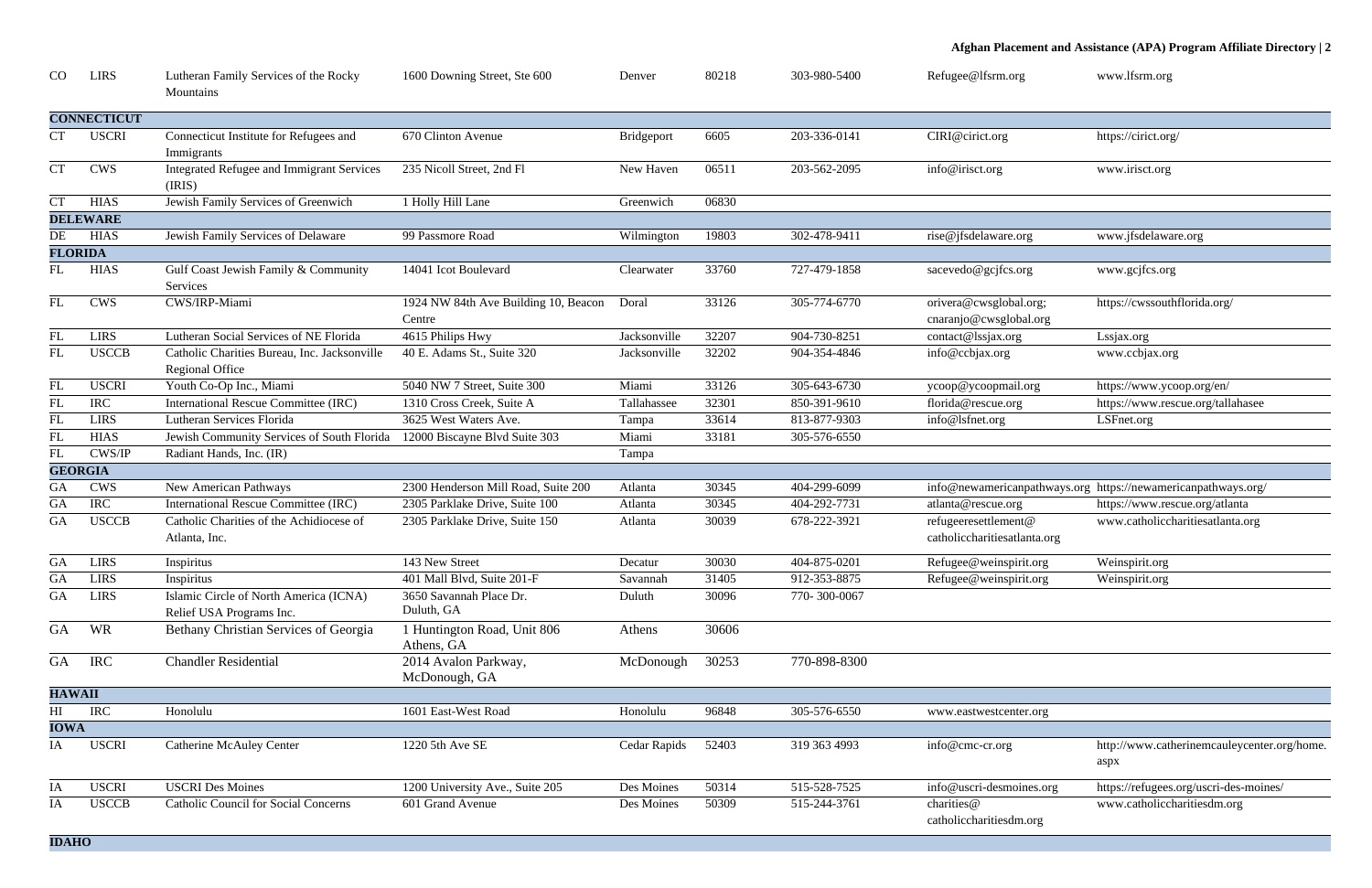| ID                     | <b>DFMS</b>          | <b>Agency For New Americans</b>                                                    | 1614 West Jefferson Street       | <b>Boise</b>           | 83702 | 208-338-0033 | www.anaidaho.org/contact-<br>us.html                         | http://www.anaidaho.org/                   |
|------------------------|----------------------|------------------------------------------------------------------------------------|----------------------------------|------------------------|-------|--------------|--------------------------------------------------------------|--------------------------------------------|
| ID                     | <b>IRC</b>           | <b>International Rescue Committee (IRC)</b>                                        | 7291 W Franklin Road             | <b>Boise</b>           | 83709 | 208-344-1792 | boise@rescue.org                                             | https://www.rescue.org/boise               |
| ID                     | <b>USCRI</b>         | College Of Southern Idaho Refugee Programs                                         | 1526 Highland Ave E              | <b>Twin Falls</b>      | 83301 | 208-736-2166 | refugeecenter@csi.edu                                        | https://refugeecenter.csi.edu/contacts.asp |
| ID                     | <b>USCCB</b>         | Catholic Charities of Idaho                                                        | 7201 W. Franklin Road            | <b>Boise</b>           | 83709 | 208-345-6031 |                                                              |                                            |
| <b>ILLINOIS</b>        |                      |                                                                                    |                                  |                        |       |              |                                                              |                                            |
|                        | <b>WR</b>            | World Relief ChicagoLand DuPage                                                    | 191 S. Gary Ave., Suite 130      | Carol Stream           | 60188 | 630-462-7566 | chicagoland@wr.org                                           | chicagoland.worldrelief.org                |
|                        | <b>USCCB</b>         | Catholic Charities of the Archdiocese of<br>Chicago                                | 4823 N Kenmore Street            | Chicago                | 60640 | 312-655-7000 | gethelp@catholiccharities.net                                | www.catholiccharities.net                  |
|                        | <b>USCRI</b>         | Heartland Alliance of Human Needs and<br>Human Rights                              | 4411 N. Ravenswood               | Chicago                | 60640 | 773-728-5960 | rics@heartlandalliance.org                                   | https://www.heartlandalliance.org/         |
| IL                     | <b>CWS</b>           | Refugee One                                                                        | 5705 N. Lincoln Ave              | Chicago                | 60659 | 773-989-5647 | processing@refugeeone.org                                    | http://www.refugeeone.org/                 |
| IL                     | <b>ECDC</b>          | Ethiopian Community Association of Chicago                                         | 5800 N. Lincoln Ave. Unit A      | Chicago                | 60659 | 773-508-0303 | info@ecachicago.org                                          | https://www.ecachicago.org/                |
|                        | <b>WR</b>            | <b>World Relief Moline</b>                                                         | 1852 16th St.                    | Moline                 | 61265 | 309-764-2279 | worldreliefmoline.org                                        |                                            |
|                        | <b>USCCB</b>         | Diocese of Rockford-Catholic Social Services 6116 Mulford Village Dr. Suite #8     |                                  | Rockford               | 61107 | 815-399-1709 | jbiljeskovic@rockforddiocese.org www.rockforddiocese.org     |                                            |
| <b>INDIANA</b>         |                      |                                                                                    |                                  |                        |       |              |                                                              |                                            |
| IN.                    | <b>USCCB</b>         | Catholic Charities of Fort Wayne-South Bend, 915 S Clinton Street<br>Inc.          |                                  | Fort Wayne             | 46802 | 260-422-5625 | ccoffice@ccfwsb.org                                          | www.ccfwsb.org                             |
| IN                     | <b>USCCB</b>         | Catholic Charities Indianapolis, Inc                                               | 1400 North Meridian Street       | Indianapolis           | 46202 | 317-236-1518 | webmaster@archindy.org                                       | www.archindy.org                           |
| IN                     | <b>CWS</b>           | Exodus Refugee/Immigration Inc.                                                    | 2457 E. Washington St., Suite A  | Indianapolis           | 46201 | 317-921-0836 |                                                              | https://www.exodusrefugee.org/             |
| IN                     | <b>CWS</b>           | United Religious Community of St. Joseph<br>County, Inc. (URCSJC)                  | 501 N. Main Street               | South Bend             | 46601 |              |                                                              |                                            |
| IN                     | <b>ECDC</b>          | <b>Burmese American Community Institute</b>                                        | 4925 Shelby Street, Suite 200    | Indianapolis           | 46227 |              |                                                              |                                            |
| <b>KANSAS</b>          |                      |                                                                                    |                                  |                        |       |              |                                                              |                                            |
| KS                     | <b>USCCB</b>         | Catholic Charities of Northeast Kansas, Inc.                                       | 600 Minnesota Avenue             | <b>Kansas City</b>     | 66101 | 913-621-1504 | refugees@catholiccharitiesks.org www.catholiccharitiesks.org |                                            |
| KS                     | <b>IRC</b>           | <b>International Rescue Committee (IRC)</b>                                        | 1530 S. Oliver Street, Suite 270 | Wichita                | 67218 | 316-351-5495 | wichita@rescue.org                                           | https://www.rescue.org/wichita             |
|                        | <b>KENTUCKY</b>      |                                                                                    |                                  |                        |       |              |                                                              |                                            |
|                        | <b>USCRI</b>         | Western Kentucky Refugee Mutual Assistance 806 Kenton Street                       |                                  | Bowling Green 42101    |       | 270-781-8336 | Inter.center@wkrmaa.org                                      | https://www.icofky.com/                    |
| $\mathbf{K}\mathbf{Y}$ | <b>CWS</b>           | Kentucky Refugee Ministries                                                        | 1710 Alexandria Dr, Suite 2      | Lexington              | 40505 | 859-226-5661 | krmlexall@krmlex.org                                         | https://kyrm.org/                          |
| KY                     | <b>CWS</b>           | Kentucky Refugee Ministries, Inc.                                                  | 969-B Cherokee Road              | Louisville             | 40204 | 502-479-9180 | info@kyrm.org                                                | https://kyrm.org/                          |
| ΚY                     | <b>USCCB</b>         | Catholic Charities of Louisville, Inc.                                             | 2220 West Market Street          | Louisville             | 40212 | 502-636-9263 | charities@archlou.org                                        | www.archlou.org                            |
| KY                     | <b>USCRI</b>         | <b>International Center, Owensboro</b>                                             | 2818 New Hartford Road           | Owensboro              | 42303 | 270-683-3423 | Inter.center@wkrmaa.org                                      | https://www.icofky.com/                    |
|                        | <b>MASSACHUSETTS</b> |                                                                                    |                                  |                        |       |              |                                                              |                                            |
| MA                     | <b>ECDC</b>          | Refugee And Immigrant Assistance Center<br>(Boston – Jamaica- Plain)               | 253 Roxbury Street               | <b>Boston</b>          | 2119  | 617-238-2430 | riac@riacboston.org                                          | http://www.riacboston.org/                 |
| MA                     | <b>USCCB</b>         | Catholic Charitable Bureau of the Archdiocese 275 West Broadway<br>of Boston, Inc. |                                  | <b>Boston</b>          | 02127 | 617-464-8100 | infor@ccab.org                                               | www.ccab.org                               |
| MA                     | <b>USCCB</b>         | Catholic Charities of the Diocese of Springfield 87 Beacon St                      |                                  | Florence               | 01062 | 413-452-0605 | k.pyle@diospringfield.org                                    | www.diospringfield.org                     |
| MA                     | <b>USCRI</b>         | International Institute of Lowell                                                  | 101 Jackson Street, Suite 2      | Lowell                 | 01852 |              | info@iine.org                                                |                                            |
| MA                     | <b>HIAS</b>          | Jewish Family Service of Western<br>Massachusetts                                  | 15 Lenox Street                  | Springfield            | 01108 | 413-737-2601 | info@jfswm.org                                               | www.jfswm.org                              |
| MA                     | <b>LIRS</b>          | Ascentria                                                                          | 425 Union Street, Floor D        | West Springfield 01089 |       | 413-562-6015 | info@assentria.org                                           | ascentria.org                              |
| MA                     | <b>ECDC</b>          | Refugee And Immigrant Assistance Center<br>(Worcester)                             | 340 Main Street Suite 602        | Worcester              | 1610  | 508-756-7557 | riac@riacboston.org                                          | http://www.riacboston.org/                 |
|                        | <b>MARYLAND</b>      |                                                                                    |                                  |                        |       |              |                                                              |                                            |
| MD                     | <b>IRC</b>           | <b>International Rescue Committee (IRC)</b>                                        | 1900 N. Howard Street, Suite 200 | Baltimore              | 21218 | 410-327-1885 | baltimore@rescue.org                                         | https://www.rescue.org/baltimore           |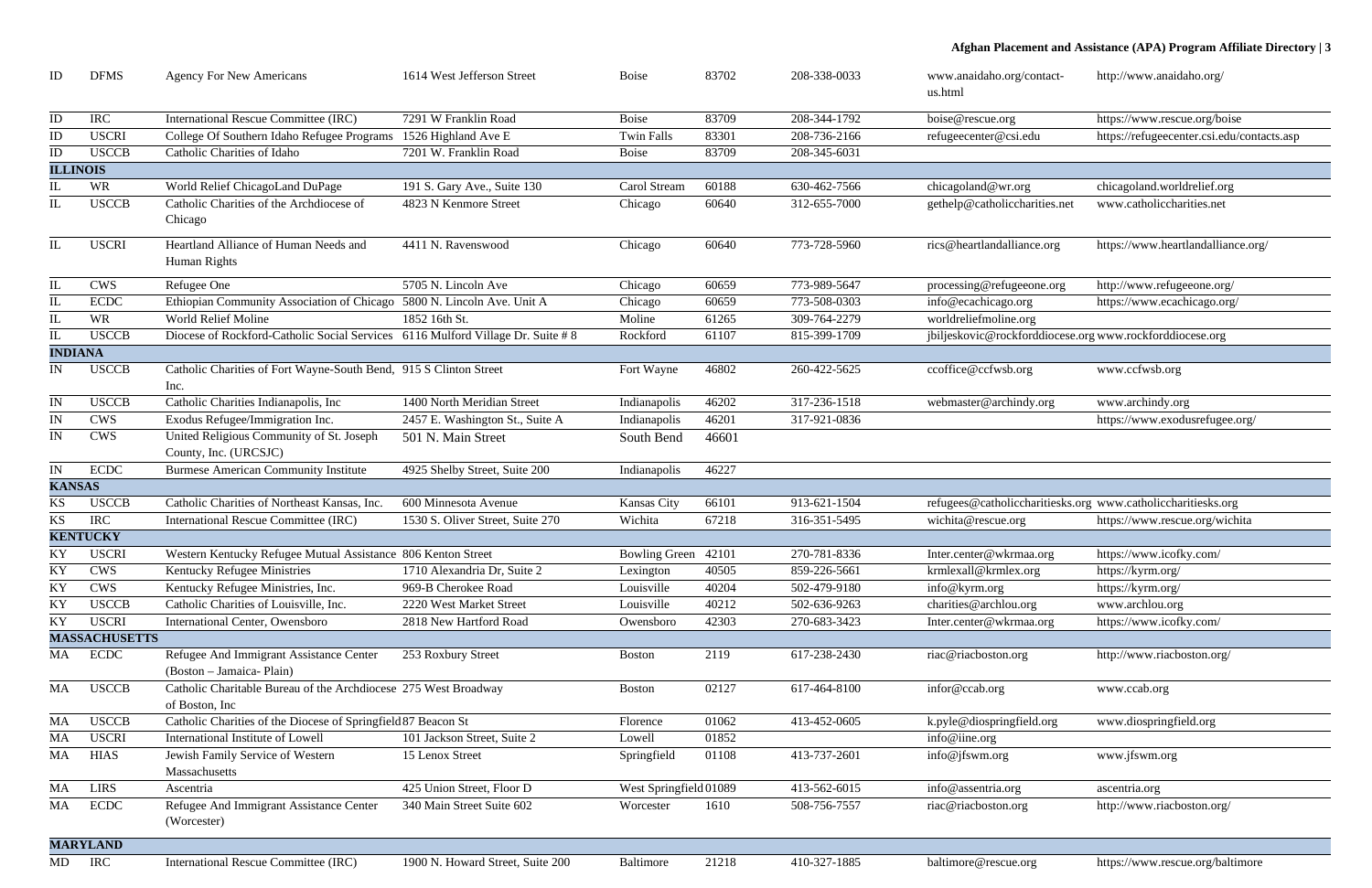| icus.org | https://acc-dc.org/                 |
|----------|-------------------------------------|
| scue.org | https://www.rescue.org/silverspring |

| MD           | <b>LIRS</b>           | Lutheran Social Service of The National                         | 3799 East West Highway                                 | Hyattsville          | 20782 | 240-714-4034 |                                       | www.lssnca.org                             |
|--------------|-----------------------|-----------------------------------------------------------------|--------------------------------------------------------|----------------------|-------|--------------|---------------------------------------|--------------------------------------------|
|              |                       | Capitol Area                                                    |                                                        |                      |       |              |                                       |                                            |
| <b>MD</b>    | <b>ECDC</b>           | African Community Center (Silver Spring)                        | 8121 Georgia Avenue, Suite 800                         | <b>Silver Spring</b> | 20910 | 301-562-7303 | acc-general@ecdcus.org                | https://acc-dc.org/                        |
| MD           | <b>IRC</b>            | International Rescue Committee (IRC)                            | 8719 Colesville Road, 3rd Floor                        | <b>Silver Spring</b> | 20910 | 301-562-8633 | silverspring@rescue.org               | https://www.rescue.org/silverspring        |
| MD           | <b>CWS</b>            | Solutions in Hometown Connections                               | 4423 Lehigh Road, #458                                 | <b>College Park</b>  | 20740 | 703-981-3655 |                                       |                                            |
| <b>MAINE</b> |                       |                                                                 |                                                        |                      |       |              |                                       |                                            |
| <b>ME</b>    | <b>USCCB</b>          | <b>Catholic Charities Maine</b>                                 | 80 Sherman Street                                      | Portland             | 04101 | 207-871-7437 | info@ccmaine.org                      | www.ccmaine.org                            |
| <b>ME</b>    | <b>ECDC</b>           | Maine Immigrant and Refugee Services                            | 256 Bartlett Street,                                   | Lewiston             | 04240 |              |                                       |                                            |
|              | <b>MICHIGAN</b>       |                                                                 |                                                        |                      |       |              |                                       |                                            |
| MI           | <b>HIAS</b>           | Jewish Family Services of Washtenaw County 2245 S. State Street |                                                        | Ann Arbor            | 48104 | 734-769-0209 | info@jfsannarbor.org                  | www.jfsannarbor.org                        |
| MI           | <b>USCRI</b>          | <b>USCRI</b> Dearborn                                           | 13942 Michigan Ave, Upper Level Suite 1 Dearborn       |                      | 48126 | 313-581-4420 | info@uscri-detroit.org                | https://refugees.org/uscri-detroit/        |
| MI           | <b>LIRS</b>           | Samaritas                                                       | 2080 Union Ave. SE                                     | <b>Grand Rapids</b>  | 49507 | 616-356-1934 | info@samaritas.org                    | www.samaritas.org                          |
| MI           | <b>CWS</b>            | <b>Bethany Christian Services-Refugee</b>                       | 1050 36th Street Se, Suite 400                         | <b>Grand Rapids</b>  | 49508 | 616-224-7540 |                                       | https://bethany.org/service/refugee-       |
|              |                       | <b>Resettlement Program</b>                                     |                                                        |                      |       |              |                                       | resettlement                               |
| MI           | <b>USCCB</b>          | <b>St. Vincent Catholic Charities</b>                           | 2800 W. Willow                                         | Lansing              | 48917 | 517-323-4734 | parsamy@stvcc.org                     | www.stvcc.org                              |
| MI           | <b>LIRS</b>           | <b>Samaritas New American Services</b>                          | 2170 Big Beaver Rd Ste B                               | Troy                 | 48083 | 248-423-2790 | samaritas@samaritas.org               | www.samaritas.org                          |
|              | <b>MINNESOTA</b>      |                                                                 |                                                        |                      |       |              |                                       |                                            |
| MN           | <b>DFMS</b>           | Minnesota Council of Churches                                   | 122 West Franklin Avenue, Suite 100                    | Minneapolis          | 55404 | 612-870-3600 | mccrefugeeservices@<br>mnchurches.org | www.mnchurches.org                         |
| <b>MN</b>    | <b>LIRS</b>           | Lutheran Social Services of Minnesota                           | 2400 Park Avenue S                                     | Minneapolis          | 55404 | 612-879-5200 | refugeeservices@lssmn.org             | www.lssmn.org                              |
| <b>MN</b>    | <b>WR</b>             | <b>Arrive Ministries</b>                                        | 1515 East 66th Street                                  | Richfield            | 55423 | 612-798-4332 | office@arriveministries.org           | arriveministries.org                       |
| <b>MN</b>    | <b>USCRI</b>          | International Institute of Minnesota                            | 2300 Myrtle Ave, Suite 140                             | Saint Paul           | 55108 | 651-647-0191 | info@iimn.org                         | https://iimn.org/                          |
| <b>MN</b>    | <b>LIRS</b>           | Lutheran Social Services of Minnesota                           | 2835 W St Germain St, Ste 550                          | St. Cloud            | 56301 | 320-251-7700 | refugeeservices@lssmn.org             | www.lssmn.org                              |
| <b>MN</b>    | <b>USCCB</b>          | Catholic Charities of the Diocese of Winona-                    | 111 Market Street, Suite 2                             | Winona               | 55987 | 507-454-2270 |                                       |                                            |
|              |                       | Rochester                                                       |                                                        |                      |       |              |                                       |                                            |
|              | <b>MISSOURI</b>       |                                                                 |                                                        |                      |       |              |                                       |                                            |
| MO.          | <b>USCCB</b>          | Catholic Charities of Central and Northern<br>Missouri          | 916 Bernadette Drive                                   | Columbia             | 65203 | 573-442-7568 | info@cccnmo.org                       | www.cccnmo.org                             |
| <b>MO</b>    | <b>ECDC</b>           | <b>Della Lamb Community Services</b>                            | 500 Woodland Avenue,                                   | <b>Kansas City</b>   | 64106 | 816-842-8040 | help@dellalamb.org                    | https://www.dellalamb.org/                 |
| <b>MO</b>    | <b>USCRI</b>          | <b>Jewish Vocational Services</b>                               | 4600 Paseo Blvd.                                       | <b>Kansas City</b>   | 64110 | 816-471-2808 | info@jvsk.org                         | https://jvskc.org/                         |
| <b>MO</b>    | <b>USCRI</b>          | International Institute of St. Louis                            | 3401 Arsenal St.                                       | Saint Louis          | 63118 | 314-773-9090 | info@iistl.org                        | https://www.iistl.org/                     |
| <b>MO</b>    | <b>USCRI</b>          | International Institute of Southwest Missouri                   | 1114 E Commercial Street                               | Springfield          | 65803 | 417-720-1552 | thomasr@iistl.org                     | https://www.iistl.org/iismo/               |
|              | <b>MONTANA</b>        |                                                                 |                                                        |                      |       |              |                                       |                                            |
| MT           | <b>IRC</b>            | International Rescue Committee (IRC)                            | 1535 Liberty Lane, Suite 117E                          | Missoula             | 59801 | 406-926-1982 | missoula@rescue.org                   | https://www.rescue.org/missoula            |
| MT           | <b>IRC</b>            | <b>Butte Heart</b>                                              | % Butte America Foundation, P.O. Box<br>394, Butte, MT | Butte                | 59703 | 406-491-7791 | caricoe@gmail.com                     |                                            |
|              | <b>NORTH CAROLINA</b> |                                                                 |                                                        |                      |       |              |                                       |                                            |
| NC           | <b>USCCB</b>          | Catholic Charities Diocese of Charlotte                         | 1123 South Church St.                                  | Charlotte            | 28203 | 704-370-3262 | ccdoc@charlottediocese.org            | www.charlottediocese.org                   |
| $\rm NC$     | <b>HIAS</b>           | Carolina Refugee Resettlement Agency                            | 5009 Monroe Road, Suite 100                            | Charlotte            | 28205 |              | info@carolinarefugee.org              |                                            |
| <b>NC</b>    | <b>CWS</b>            | Church World Service-IRP                                        | 112 S. Duke Street, Suite 4-B                          | Durham               | 27701 | 919-680-4310 | info@cwsglobal.org                    | https://cwsrdu.org/                        |
| $\rm NC$     | <b>ECDC</b>           | North Carolina African Services Coalition                       | 122 North Elm Street, Suite 1010                       | Greensboro           | 27401 | 336-574-2677 | info@ascafrica.org                    | https://ascafrica.org/                     |
| $\rm NC$     | <b>CWS</b>            | Church World Service-IRP                                        | 122 North Elm Street, Suite 607                        | Greensboro           | 27401 | 336-617-0381 | info@cwsglobal.org                    | https://cwsgreensboro.org/                 |
| NC           | <b>DFMS</b>           | Diocese Of East Carolina Interfaith Refugee<br>Ministry         | 1913 Trent Blvd.                                       | New Bern             | 28560 | 252-633-9009 | shusson@helpingrefugees.org           | www.helpingrefugees.org                    |
| NC           | <b>USCRI</b>          | <b>USCRINC</b>                                                  | 3824 Barrett Drive Suite 200                           | Raleigh              | 27609 | 919-334-0072 | info@uscrinc.org                      | https://refugees.org/uscri-north-carolina/ |
| NC           | <b>LIRS</b>           | Lutheran Family Services in The Carolinas                       | 4020 Wake Forest Road, Suite 301                       | Raleigh              | 27609 | 800-435-7464 | contactus@LSCarolinas.net             | https://lscarolinas.net/                   |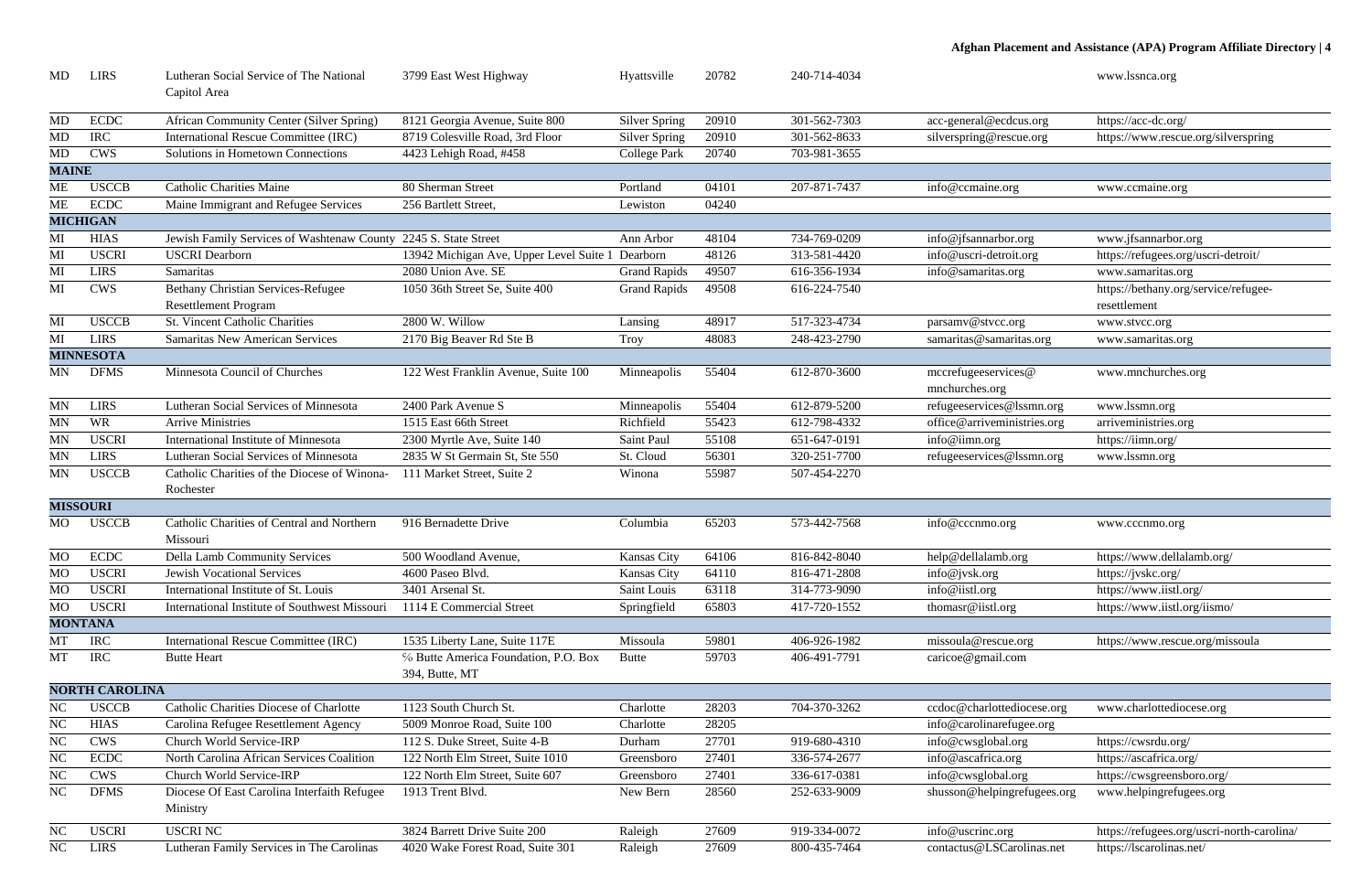|               | <b>NORTH DAKOTA</b>  |                                             |                                                   |                      |       |              |                                                   |                                       |
|---------------|----------------------|---------------------------------------------|---------------------------------------------------|----------------------|-------|--------------|---------------------------------------------------|---------------------------------------|
| ${\rm ND}$    | <b>LIRS</b>          | <b>LIRS North Dakota</b>                    | 417 Main Street Suite 401                         | Fargo                | 58103 | 701-409-3750 |                                                   | www.lirs-nd.org                       |
|               | <b>NEBRASKA</b>      |                                             |                                                   |                      |       |              |                                                   |                                       |
| NE            | <b>CWS</b>           | Lutheran Family Services of Nebraska, Inc.  | 2301 O Street                                     | Lincoln              | 68510 | 402-536-3513 | WelcomeRefugees@LFSneb.org https://www.lfsneb.org |                                       |
| <b>NE</b>     | <b>USCCB</b>         | <b>Catholic Social Services</b>             | 2241 O Street                                     | Lincoln              | 68510 | 402-474-1600 | $info@$ cssisus.org                               | www.cssisus.org                       |
| <b>NE</b>     | <b>ECDC</b>          | Refugee Empowerment Center                  | 3610 Dodge Street, Suite 100                      | Omaha                | 68131 | 402-554-0759 | info@refugeeempowerment.org                       | https://refugeeempowerment.org/       |
| NE            | <b>LIRS</b>          | <b>Lutheran Family Services</b>             | 124 S $24^{\text{th}}$ Street                     | Omaha                | 68131 | 402-536-3500 | Omaharefugeeimmigration                           | www.lfsneb.org                        |
|               |                      |                                             |                                                   |                      |       |              | servicesintake@lfsneb.org                         |                                       |
|               | <b>NEW HAMPSHIRE</b> |                                             |                                                   |                      |       |              |                                                   |                                       |
| NH            | <b>CWS</b>           | Ascentria Care Alliance                     | 261 Sheep Davis Road, Suite A-1                   | Concord              | 03301 | 603-224-8111 |                                                   | https://www.ascentria.org             |
| NH            | <b>USCRI</b>         | International Institute Of New Hampshire    | 470 Pine Street, Lower Level                      | Manchester           | 03104 | 603 647-1500 | info@iine.org                                     | https://iine.org/                     |
|               | <b>NEW JERSEY</b>    |                                             |                                                   |                      |       |              |                                                   |                                       |
| NJ            | <b>IRC</b>           | International Rescue Committee (IRC)        | 208 Commerce Place, 4th Floor                     | Elizabeth            | 7201  | 908-351-5116 | newjersey@rescue.org                              | https://www.rescue.org/elizabeth      |
| NJ            | <b>USCRI</b>         | Reformed Church of Highland Park-           | 19-21 S. 2nd Ave                                  | <b>Highland Park</b> | 08904 | 732 249 7349 | interfaithrise@gmail.com                          | http://www.interfaithrise.org/        |
|               |                      | <b>Affordable Housing Corporation</b>       |                                                   |                      |       |              |                                                   |                                       |
| NJ            | <b>CWS</b>           | CWS Jersey City                             | 440 Hoboken Avenue                                | Jersey City          | 07306 | 201-659-0467 | cwsjerseycity@cwsglobal.org                       | https://cwsjerseycity.org/            |
|               | <b>NEW MEXICO</b>    |                                             |                                                   |                      |       |              |                                                   |                                       |
| <b>NM</b>     | <b>LIRS</b>          | Lutheran Family Services Rocky Mountains    | 4105 Silver Avenue, SE                            | Albuquerque          | 87108 | 505-933-7032 | Refugee@lfsrm.org                                 | www.lfsrm.org/locations - Albuquerque |
| $\rm NM$      | <b>CWS</b>           | El Calvario Immigrant Advocacy Center (El   | 316 N Campo Street                                | Las Cruces           | 88001 | 575-524-1230 |                                                   |                                       |
|               |                      | Calvario United Methodist Church)           |                                                   |                      |       |              |                                                   |                                       |
| <b>NEVADA</b> |                      |                                             |                                                   |                      |       |              |                                                   |                                       |
| NV            | <b>ECDC</b>          | African Community Center In (Las Vegas)     | 4125 W. Dewey Dr. Suite A                         | Las Vegas            | 89118 |              | contactACC@acc-lv.org                             |                                       |
| NV            | <b>USCRI</b>         | Northern Nevada International Center        | 855 West Seventh Street, Suite 270                | Reno                 | 89503 | 775-784-7515 | nnic@unr.edu                                      | https://www.unr.edu/nnic              |
|               | <b>NEW YORK</b>      |                                             |                                                   |                      |       |              |                                                   |                                       |
| <b>NY</b>     | <b>USCRI</b>         | <b>USCRI Albany</b>                         | 99 Pine Street, Suite 101                         | Albany               | 12207 | 518-459-1790 | info@uscri-albany.org                             | https://refugees.org/uscri-albany/    |
| <b>NY</b>     | <b>HIAS</b>          | Jewish Family Services of Western New York  | 70 Barker Street                                  | <b>Buffalo</b>       | 14209 | 716-883-1914 | generalinfo@jfsbuffalo.org                        | www.jfsbuffalo.org                    |
| NY            | <b>USCRI</b>         | International Institute of Buffalo          | 864 Delaware Avenue                               | <b>Buffalo</b>       | 14209 | 716-883-1900 | iib@iibuff.org                                    | https://iibuffalo.org/                |
| NY            | <b>CWS</b>           | Journey's End Refugee Services, Inc         | 2495 Main St., Ste. 530                           | <b>Buffalo</b>       | 14214 | 716-882-4963 |                                                   |                                       |
| <b>NY</b>     | <b>USCCB</b>         | <b>Catholic Charities of Buffalo</b>        | 20 Herkimer Street                                | <b>Buffalo</b>       | 14213 |              | info@ccwny.org                                    |                                       |
| NY            | <b>HIAS</b>          | <b>HIAS New York</b>                        | 411 Fifth Avenue, Suite 1006                      | New York             | 10016 | 212-967-4100 | info@hias.org                                     | www.hias.org/what/new-york            |
| <b>NY</b>     | <b>IRC</b>           | <b>International Rescue Committee (IRC)</b> | 263 West 38th Street, 6th Floor                   | New York             | 10018 | 212-377-4728 | newyork@rescue.org                                | https://www.rescue.org/newyork        |
| <b>NY</b>     | <b>USCCB</b>         | <b>Catholic Family Center</b>               | 87 N. Clinton Ave.                                | Rochester            | 14604 | 585-546-7220 | cfc@cfcrochester.org                              | www.cfcrochester.org                  |
| NY            | <b>USCCB</b>         | Catholic Charities of Onondaga County       | 527 N. Salina St                                  | Syracuse             | 13208 | 315-474-7428 | resettlement@ccoc.us                              | www.ccoc.us                           |
| NY            | <b>DFMS</b>          | Interfaith Works of Central New York, Inc.  | 1010 James St.                                    | Syracuse             | 13224 | 315-449-3552 | info@interfaithworkscny.org                       | www.interfaithworksny.org             |
| <b>NY</b>     | <b>LIRS</b>          | The Center                                  | 201 Bleecker Street                               | Utica                | 13501 | 315-738-1083 | info@thecenterutica.org                           | https://www.thecenterutica.org        |
| NY            | <b>ECDC</b>          | Refugee and Immigrant Self-Empowerment      | 302 Burt Street                                   | Syracuse             | 13202 |              |                                                   |                                       |
|               |                      | (RISE)                                      |                                                   |                      |       |              |                                                   |                                       |
| ${\rm NY}$    | <b>IRC</b>           | Church of Messiah                           | PO Box 248, Rhinebeck                             | Rhinebeck            | 12572 | 845-876-3533 |                                                   |                                       |
| <b>OHIO</b>   |                      |                                             |                                                   |                      |       |              |                                                   |                                       |
| <b>OH</b>     | <b>USCRI</b>         | International Institute of Akron            | 20 Olive Street, Suite 201                        | Akron                | 44310 | 330-376-5106 | info@iiakron.org                                  | https://www.iiakron.org/              |
| OH            | <b>USCCB</b>         | Catholic Charities Southwestern Ohio        | 7162 Reading Rd., Suite 600                       | Cincinnati           | 45237 | 513-241-7745 | rrs@ccswoh.org                                    | www.ccswoh.org                        |
| <b>OH</b>     | <b>HIAS</b>          | US Together - Cleveland                     | 2800 Euclid Avenue, Suite 200                     | Cleveland            | 44115 | 216-456-9630 |                                                   | www.ustogether.us                     |
| <b>OH</b>     | <b>USCCB</b>         | Catholic Charities Diocese of Cleveland     | 7800 Detroit Avenue, St Augustine Tower Cleveland |                      | 44102 | 216.939.3737 | contactus@ccdocle.org                             | www.ccdocle.org                       |
| <b>OH</b>     | <b>USCRI</b>         | <b>USCRI</b> Cleveland                      | 2103 Clark Avenue                                 | Cleveland            | 44109 |              | info@uscrioh.org                                  |                                       |
| <b>OH</b>     | <b>CWS</b>           | Community Refugee and Immigration           | 1925 E Dublin-Granville Rd, Suite 102             | Columbus             | 43229 | 614-235-5747 |                                                   | https://www.crisohio.org/             |
|               |                      | Services (CRIS)                             |                                                   |                      |       |              |                                                   |                                       |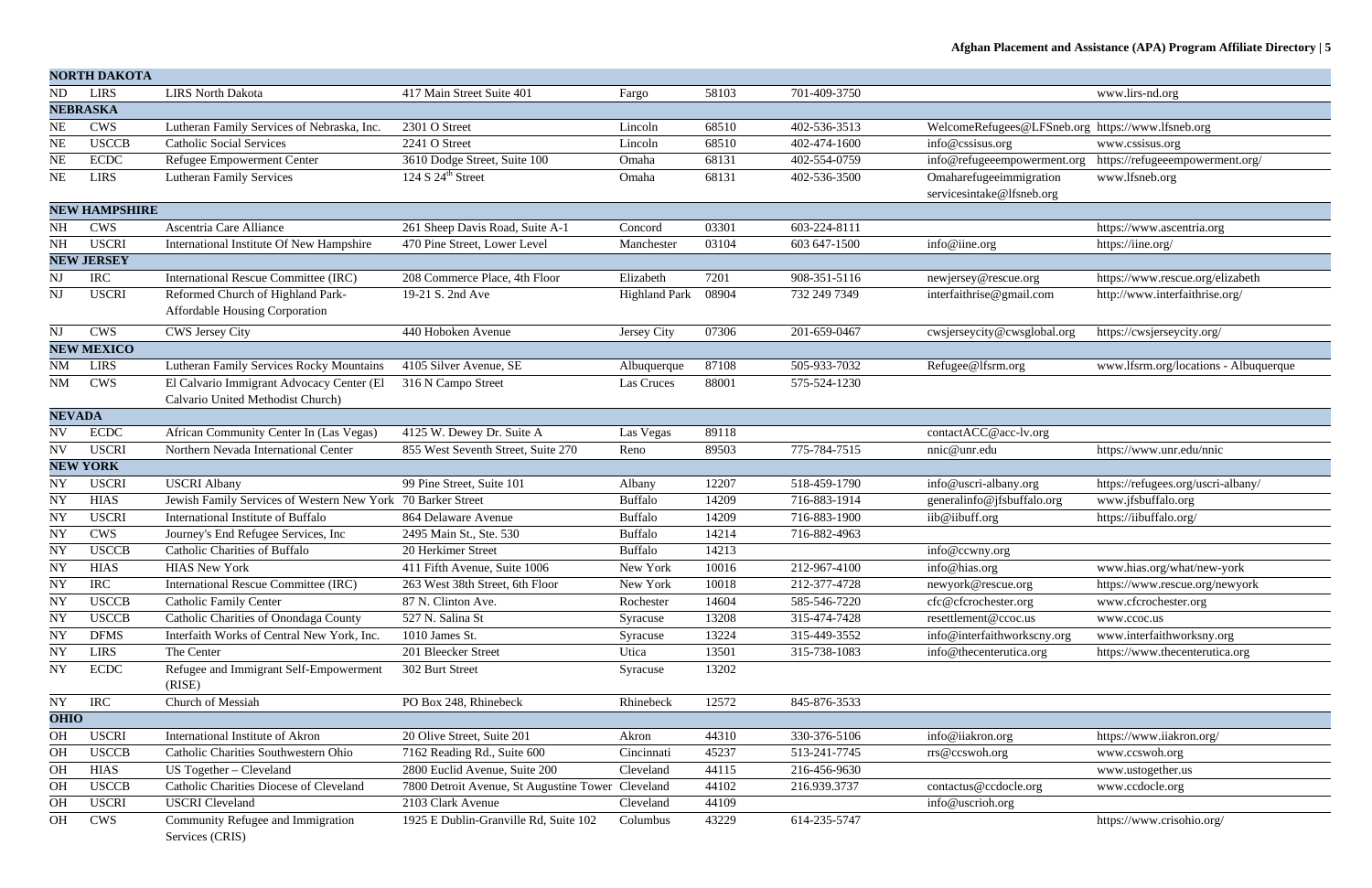| OH            | <b>HIAS</b>           | US Together – Columbus                                                         | 1415 E. Dublin-Granville Road, Suite 100 Columbus |              | 43229 | 614-437-9941 |                              | www.ustogether.us                               |
|---------------|-----------------------|--------------------------------------------------------------------------------|---------------------------------------------------|--------------|-------|--------------|------------------------------|-------------------------------------------------|
| OH            | <b>LIRS</b>           | Ethiopian Tewahedo Social Services                                             | 1060 Mt. Vernon Ave                               | Columbus     | 43203 | 614-252-5362 |                              |                                                 |
| <b>OREGON</b> |                       |                                                                                |                                                   |              |       |              |                              |                                                 |
| <b>OR</b>     | <b>LIRS</b>           | <b>Lutheran Community Services Northwest</b>                                   | 605 SE Cesar E Chavez Blvd                        | Portland     | 97214 | 503-231-7480 | apinchuk@lcsnw.org           | lcsnw.org                                       |
| <b>OR</b>     | <b>CWS</b>            | <b>SOAR/Ecumenical Ministries of Oregon</b>                                    | 7931 NE Halsey Street Suite 314                   | Portland     | 97213 |              | soar@emoregon.org            |                                                 |
| <b>OR</b>     | <b>USCCB</b>          | <b>Catholic Charities of Oregon</b>                                            | 2740 SE Powell Blvd.                              | Portland     | 97202 | 971-222-1883 | refugee@ccoregon.org         | www.ccoregon.org                                |
|               | <b>PENNSYLVANIA</b>   |                                                                                |                                                   |              |       |              |                              |                                                 |
| PA            | <b>LIRS</b>           | Bethany Christian Services of the Greater                                      | 108 N. 5th Street                                 | Allentown    | 18102 | 484-408-6830 |                              | https://bethany.org/locations/us/pennsylvania/p |
|               |                       | Delaware Valley                                                                |                                                   |              |       |              |                              | hiladelphia                                     |
| PA            | <b>USCCB</b>          | Catholic Charities of the Diocese of Erie                                      | 329 West 10th Street                              | Erie         | 16502 | 814-456-2091 | jhaas@cccas.org              | www.cccas.org                                   |
| PA            | <b>USCRI</b>          | International Institute of Erie                                                | 517 East 26th Street                              | Erie         | 16504 | 814-452-3935 | info@uscri-erie.org          | https://refugees.org/uscri-erie/                |
| PA            | <b>USCCB</b>          | Catholic Charities of the Diocese of Harrisburg 939 East Park Drive, Suite 102 |                                                   | Harrisburg   | 17111 | 717-232-0568 | ahabeeb@cchbg.org            | www.cchbg.org                                   |
| PA            | <b>LIRS</b>           | Bethany Christian Services of the Greater                                      | 610 Old York Road, Suite 220                      | Jenkintown   | 19046 | 215-376-6200 |                              | https://bethany.org/locations/us/pennsylvania/p |
|               |                       | Delaware Valley                                                                |                                                   |              |       |              |                              | hiladelphia                                     |
| PA            | <b>CWS</b>            | <b>CWS</b> Lancaster                                                           | 308 E. King St.                                   | Lancaster    | 17602 | 717-381-2890 | info@cwsglobal.org           | https://cwslancaster.org                        |
| PA            | <b>LIRS</b>           | Bethany Christian Services of Central                                          | 31 S Duke StreetS uite 211                        | Lancaster    | 17602 | 717-678-3918 | meganbrown@bethany.org       | https://bethany.org/locations/us/pennsylvania/l |
|               |                       | Pennsylvania                                                                   |                                                   |              |       |              |                              | ancaster                                        |
| PA            | <b>HIAS</b>           | HIAS Pennsylvania                                                              | 600 Chestnut Street, Suite 500B                   | Philadelphia | 19106 | 215-832-0900 |                              | www.hiaspa.org                                  |
| PA            | <b>USCRI</b>          | Nationalities Service Center of Philadelphia                                   | 1216 Arch St., 4 Th Floor                         | Philadelphia | 19107 | 215-893-8400 | help@nscphila.org            | https://nscphila.org/                           |
| PA            | <b>ECDC</b>           | Acculturation for Justice, Access and Peace                                    | 2900 Bedford Avenue,                              | Pittsburgh   | 15219 | 412-391-4985 | info@ajapopittsburgh.org     | http://www.ajapopittsburgh.org/                 |
|               |                       | Outreach                                                                       |                                                   |              |       |              |                              |                                                 |
| PA            | <b>HIAS</b>           | Jewish Family and Community Services of                                        | 5743 Bartlett Street                              | Pittsburgh   | 15217 | 412-422-7200 | immigrants@jfcspgh.org       | www.jfcspgh.org                                 |
|               |                       | Pittsburgh                                                                     |                                                   |              |       |              |                              |                                                 |
| PA            | <b>ECDC</b>           | <b>International Service Center (ISC)</b>                                      | 21 South River Street                             | Harrisburg   | 17101 |              |                              |                                                 |
| PA            | <b>HIAS</b>           | Jewish Family Service of Greater Harrisburg                                    | 3333 North Front Street                           | Harrisburg   | 17110 | 717-233-1681 |                              |                                                 |
| PA            | <b>USCCB</b>          | Catholic Social Services-Archdiocese of                                        | 222 N. 17th Street                                | Philadelphia | 19103 | 215-624-5920 |                              |                                                 |
|               |                       | Philadelphia                                                                   |                                                   |              |       |              |                              |                                                 |
| PA            | <b>USCRI</b>          | <b>ANSAR</b>                                                                   | 162 Cherrydell Dr.                                | Pittsburgh   | 15220 | 724-624-3955 | ansar.pitt@gmail.com         |                                                 |
|               | <b>RHODE ISLAND</b>   |                                                                                |                                                   |              |       |              |                              |                                                 |
| RI            | <b>USCRI</b>          | Dorcas International Institute Of Rhode Island 645 Elmwood Avenue              |                                                   | Providence   | 02907 | 401-461-5940 | info@diiri.org               | https://diiri.org/                              |
| RI            | <b>USCCB</b>          | Catholic Social Services of Rhode Island -                                     | 1 Cathedral Square                                | Providence   | 02903 | 401-278-4500 |                              |                                                 |
|               |                       | Diocese of Providence                                                          |                                                   |              |       |              |                              |                                                 |
|               | <b>SOUTH CAROLINA</b> |                                                                                |                                                   |              |       |              |                              |                                                 |
| <b>SC</b>     | <b>LIRS</b>           | Lutheran Family Services in The Carolinas                                      | 1118 Union Street                                 | Columbia     | 29201 | 803-750-9917 | screfugee@LSCarolinas.net    | https://lscarolinas.net/                        |
| SC            | <b>WR</b>             | World Relief Upstate SC (Greenville)                                           | 2510-C Wade Hampton Blvd Suite C                  | Greenville   | 29615 | 864-729-8655 | upstatesc@wr.org             | worldreliefupstatesc.org                        |
|               | <b>TENNESSEE</b>      |                                                                                |                                                   |              |       |              |                              |                                                 |
| TN            | <b>DFMS</b>           | Bridge Refugee Services, Inc.-Chattanooga                                      | 4791 A Hal Drive                                  | Chattanooga  | 37416 | 423-954-1911 | infochatt@bridgerefugees.org | www.bridgerefugees.org                          |
| <b>TN</b>     | <b>DFMS</b>           | Bridge Refugee Services, Inc - Knoxville                                       | 4420 Whittle Springs Road, Suite A                | Knoxville    | 37917 | 865-540-1311 | frontdesk@bridgerefugees.org | bridgerefugees.org                              |
| <b>TN</b>     | WR                    | World Relief Memphis                                                           | 5340 Quince Road, Suite A                         | Memphis      | 38111 | 901-341-0220 | info@worldreliefmemphis.org  | worldreliefmemphis.org                          |
| TN            | <b>ECDC</b>           | Nashville International Center for                                             | 417 Welshwood Dr. Suite 100                       | Nashville    | 37211 | 615-315-9681 | information@empower          | https://www.empowernashville.org/               |
|               |                       | Empowerment                                                                    |                                                   |              |       |              | nashville.org                |                                                 |
| TN            | <b>USCCB</b>          | Catholic Charities of Tennessee, Inc.                                          | 2806 McGavock Pike                                | Nashville    | 37214 | 615-833-0384 | communications@              | www.tnimmigrant.org.                            |
|               |                       |                                                                                |                                                   |              |       |              | tnimmigrant.org.             |                                                 |
| <b>TEXAS</b>  |                       |                                                                                |                                                   |              |       |              |                              |                                                 |
| <b>TX</b>     | <b>IRC</b>            | <b>International Rescue Committee (IRC)</b>                                    | 3305 North Third Street, Suite 320                | Abilene      | 79603 | 325-675-5643 | abilene@rescue.org           | https://www.rescue.org/abilene                  |
| TX            | <b>CWS</b>            | Refugee Services of Texas, Inc                                                 | 1101 Fritch Highway                               | Amarillo     | 79108 | 806-381-0099 | amarillo@rstx.org            | https://www.rstx.org/locations/amarillo.html    |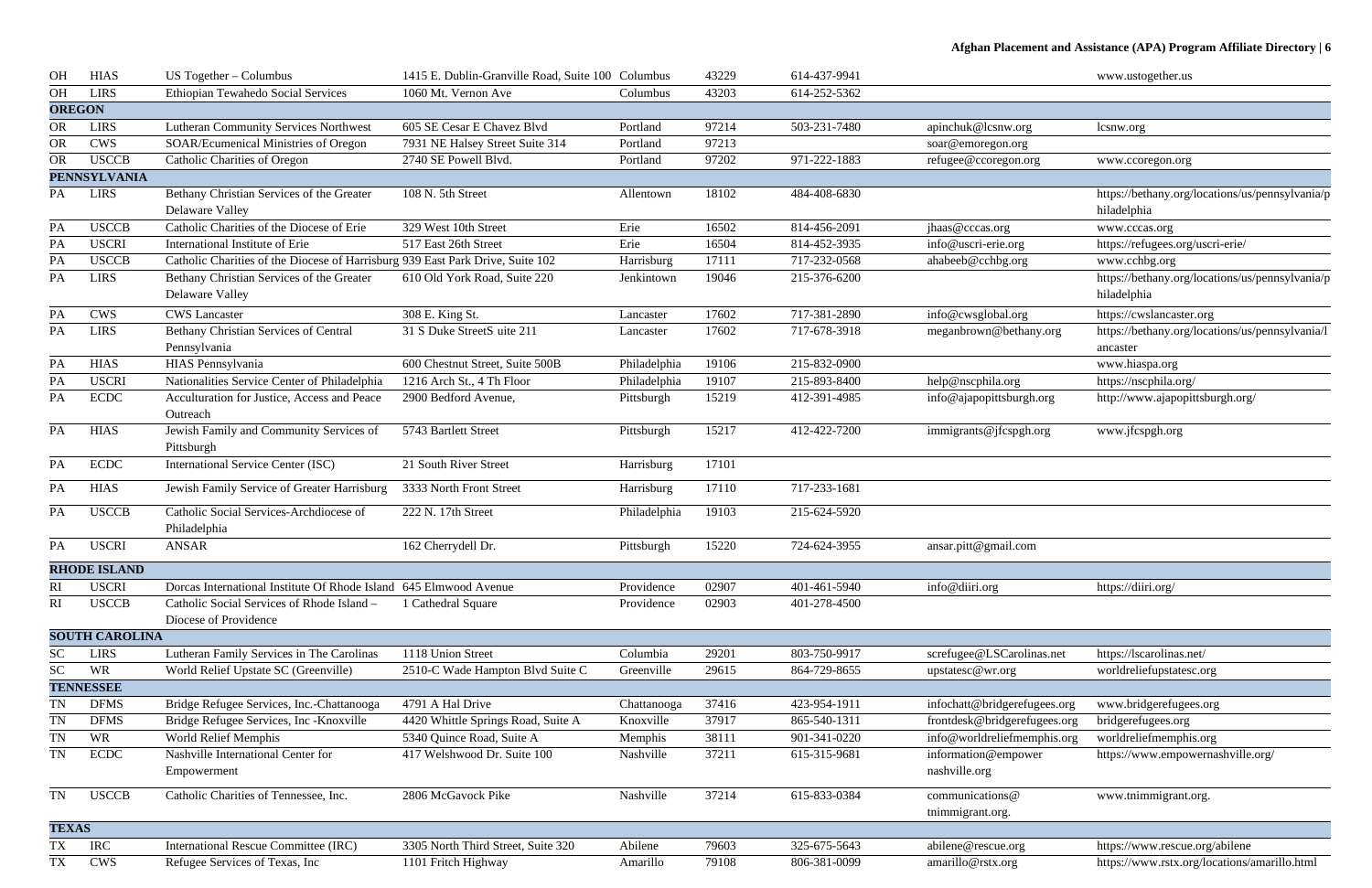| <b>TX</b>   | <b>USCCB</b>    | Catholic Charities of the Texas Panhandle                                      | 2100 N. Spring Street                | Amarillo        | 79107 | 806-376-4571 | info@cctxp.org                                       | www.cctxp.org                                  |
|-------------|-----------------|--------------------------------------------------------------------------------|--------------------------------------|-----------------|-------|--------------|------------------------------------------------------|------------------------------------------------|
| <b>TX</b>   | <b>DFMS</b>     | Refugee Services of Texas                                                      | 500 E St. John's Ave., Suite 1280    | Austin          | 78752 | 512-472-9472 | austin@rstx.org                                      | www.rstx.org                                   |
| <b>TX</b>   | <b>CWS</b>      | Refugee Services of Texas, Inc                                                 | 11880 Greenville Avenue, Suite 130   | Dallas          | 75243 |              | dallas@rstx.org                                      |                                                |
| <b>TX</b>   | <b>IRC</b>      | International Rescue Committee (IRC)                                           | 6500 Greenville Avenue, Suite 500    | Dallas          | 75206 |              | dallas@rescue.org                                    |                                                |
| <b>TX</b>   | <b>USCCB</b>    | <b>Catholic Charities Dallas</b>                                               | 1421 W. Mockingbird Lane             | Dallas          | 75247 | 214-553-9909 | sgilani@ccdallas.org                                 | www.ccdallas.org                               |
| <b>TX</b>   | <b>LIRS</b>     | Refugee Services of Texas, Inc.                                                | 4200 South Freeway Suite 320         | Fort Worth      | 76115 | 817-413-3772 | fortworth@rstx.org                                   | https://www.rstx.org/locations/fort-worth.html |
| <b>TX</b>   | <b>USCCB</b>    | <b>Catholic Charities Fort Worth</b>                                           | 249 W Thornhill Drive                | Fort Worth      | 76115 | 817.289.4399 | akigera@ccdofw.org                                   | www.ccdofw.org                                 |
| <b>TX</b>   | <b>WR</b>       | World Relief North Texas (Fort Worth)                                          | 4200 South Freeway Suite 408         | Fort Worth      | 76115 | 817-615-9331 | northtexas@wr.org                                    | worldrelieffortworth.org                       |
| <b>TX</b>   | $\rm ECDC$      | <b>Alliance For Multicultural Community</b><br>Services                        | 6440 Hillcroft Ave., Suite 411       | Houston         | 77081 | 713-776-4700 | info@TheAllianceTX.org                               | https://thealliancetx.org/                     |
| <b>TX</b>   | <b>USCRI</b>    | YMCA of the Greater Houston Area,<br><b>International Services</b>             | 6300 West Park Dr., Ste 600          | Houston         | 77057 | 713-339-9015 | internationalservices@<br>ymcahouston.org            | https://ymcahouston.org/                       |
| <b>TX</b>   | <b>DFMS</b>     | <b>Interfaith Ministries of Greater Houston</b>                                | 3303 Main Street                     | Houston         | 77002 | 713-533-4900 | www.imgh.org/contact-us/                             | IMGH.ORG                                       |
| <b>TX</b>   | <b>LIRS</b>     | Refugee Services of Texas, Inc (Houston)                                       | 8323 Southwest Freeway, Suite 850    | Houston         | 77074 | 713-644-6224 | houston@rstx.org                                     | https://www.rstx.org/locations/houston.html    |
| <b>TX</b>   | <b>USCCB</b>    | Catholic Charities of the Archdiocese of<br>Galveston-Houston                  | 2900 Louisiana St.                   | Houston         | 77006 | 713-526-4611 | contactrefugeeresettlement@<br>catholiccharities.org | www.catholiccharities.org                      |
| <b>TX</b>   | <b>USCCB</b>    | Catholic Charities, Archdiocese of San<br>Antonio, Inc.                        | 202 W. French Place                  | San Antonio     | 78212 | 210-222-1294 | refugee@ccaosa.org                                   | www.ccaosa.org                                 |
| TX          | <b>USCRI</b>    | Refugee and Immigrant Center for<br><b>Education and Legal Services</b>        | 802 Kentucky Ave.                    | San Antonio     | 78201 | 210 226 7722 | info@raicestexas.org                                 | https://www.raicestexas.org/                   |
| <b>TX</b>   | <b>CWS</b>      | El Calvario Immigrant Advocacy Center (El<br>Calvario United Methodist Church) |                                      |                 |       |              |                                                      |                                                |
| <b>UTAH</b> |                 |                                                                                |                                      |                 |       |              |                                                      |                                                |
| UT          | <b>IRC</b>      | <b>International Rescue Committee (IRC)</b>                                    | 221 South 400 West P.O. Box 3988     | Salt Lake City  | 84110 | 801-328-1091 | saltlakecity@rescue.org                              | https://www.rescue.org/saltlakecity            |
| <b>UT</b>   | <b>USCCB</b>    | Catholic Community Services of Utah                                            | 224 North 2200 West                  | Salt Lake City  | 84116 | 801-977-9119 | abatar@ccsutah.org                                   | www.ccsutah.org                                |
|             | <b>VIRGINIA</b> |                                                                                |                                      |                 |       |              |                                                      |                                                |
| VA          | <b>ECDC</b>     | African Community Center DC Metro<br>(Arlington, VA)                           | 901 South Highland Street            | Arlington       | 22204 | 703-685-0510 | acc-general@ecdcus.org                               | https://acc-dc.org/                            |
| <b>VA</b>   | <b>IRC</b>      | International Rescue Committee (IRC)                                           | 609 E Market Street, Suite 104       | Charlottesville | 22902 |              | charlottesville@rescue.org                           |                                                |
| VA          | <b>LIRS</b>     | Lutheran Social Services of the National<br>Capital Area                       | 15008 Cloverdale Road                | Dale City       | 22193 | 240-619-9567 |                                                      | www.lssnca.org                                 |
| VA          | <b>LIRS</b>     | Lutheran Social Services of The National<br>Capitol Area                       | 8922 Little River Turnpike           | Fairfax         | 22031 | 703-698-5026 |                                                      | www.lssnca.org                                 |
| <b>VA</b>   | <b>CWS</b>      | Church World Service IRP                                                       | 250 East Elizabeth Street, Suite 102 | Harrisonburg    | 22802 | 540-433-7942 | info@cwsglobal.org                                   | https://cwsharrisonburg.org/                   |
| <b>VA</b>   | <b>USCCB</b>    | Catholic Charities of the Diocese of Arlington                                 | 8247 Shoppers Square                 | Manassas        | 20111 | 703-841-3893 | info@ccda.net                                        | www.ccda.net                                   |
| <b>VA</b>   | <b>USCCB</b>    | <b>Commonwealth Catholic Charities</b>                                         | 12284 Warwick Blvd                   | Newport News    | 23606 |              | agency@cccofva.org                                   |                                                |
| <b>VA</b>   | <b>IRC</b>      | International Rescue Committee (IRC)                                           | 1301 N. Hamilton Street, Suite 101   | Richmond        | 23230 | 804-308-9144 | richmond@rescue.org                                  | https://www.rescue.org/richmond                |
| <b>VA</b>   | <b>USCCB</b>    | <b>Commonwealth Catholic Charities</b>                                         | 1601 Rolling Hills Drive             | Richmond        | 23229 | 804-285-5900 | agency@cccofva.org                                   | www.cccofva.org                                |
| <b>VA</b>   | <b>USCCB</b>    | <b>Commonwealth Catholic Charities</b>                                         | 820 Campbell Avenue, SW              | Roanoke         | 24016 | 540-342-7561 | agency@cccofva.org                                   | www.cccofva.org                                |
| <b>VA</b>   | <b>LIRS</b>     | LIRS Alexandria                                                                | 6362 Lincolnia Road                  | Alexandria,     | 22312 | 410-226-9402 |                                                      |                                                |
| <b>VA</b>   | CWS/IP          | The Muslim Association of Virginia (IR)                                        | 5404 Hoadly Rd.                      | Manassas        | 20112 | 703-973-5253 |                                                      |                                                |
| <b>VA</b>   | CWS/IP          | Afghan-American Women's Association                                            | 1600 Arlington blvd,                 | Arlington       | 22209 |              |                                                      |                                                |